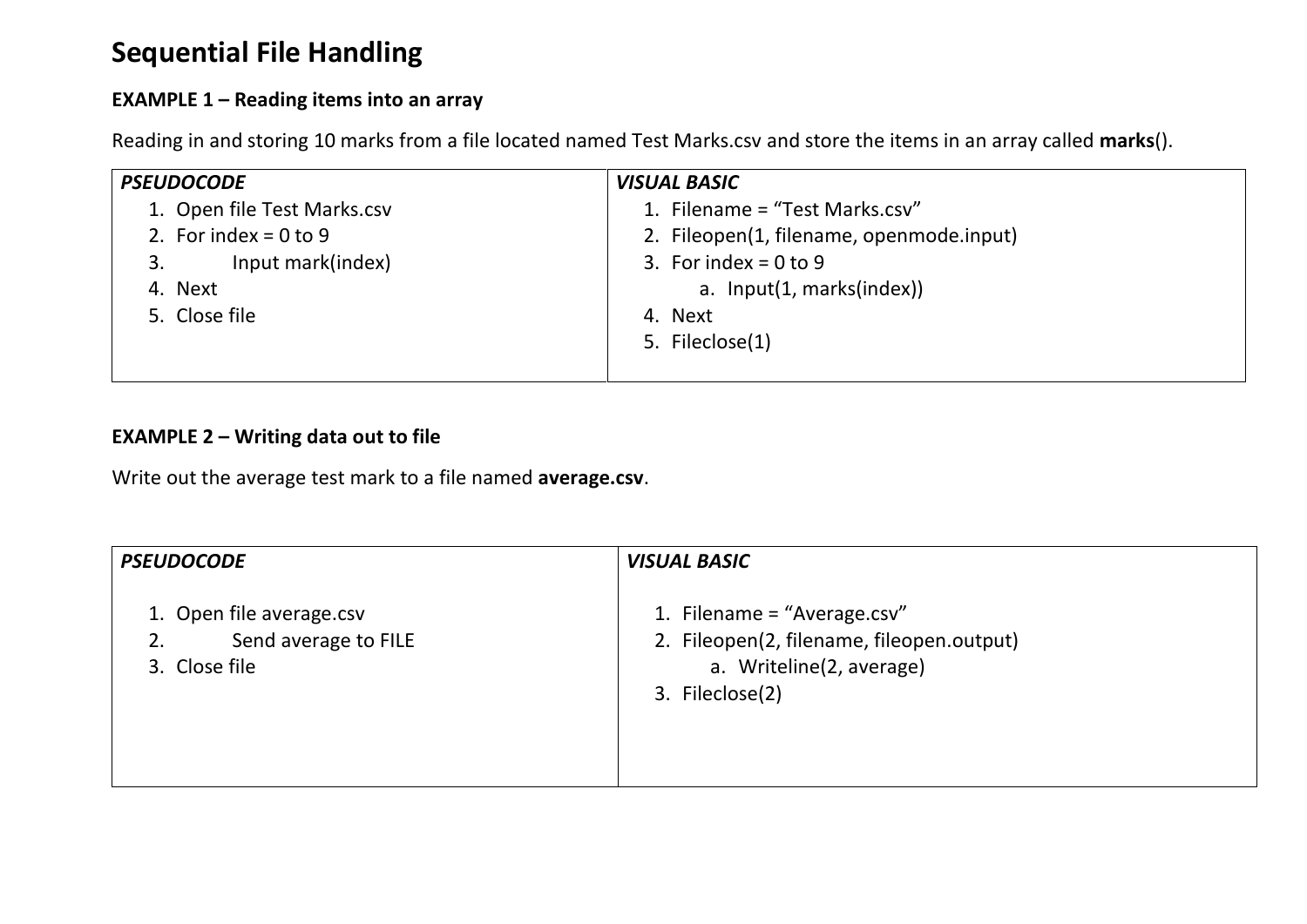# **Sequential File Handling**

**EXAMPLE 3 – Declaring record structure, array of records and reading items into an array of records**

#### Data

| Forename       | <b>Surname</b>    | <b>Class</b> | <b>Shape</b> | Measure, | <b>Time</b> | <b>Arithmetic</b> |
|----------------|-------------------|--------------|--------------|----------|-------------|-------------------|
| <b>Jessica</b> | Smith             | 2.3          | 89           | 56       | 75          | 78                |
| <b>Philip</b>  | <b>McCafferty</b> | 2.6          | 54           | 65       | 52          | 42                |
| Sophie         | Watson            | 2.5          | 99           | 97       | 95          | 88                |
| <b>Millie</b>  | <b>Jones</b>      | 2.4          | 23           | 35       | 40          | 52                |
| <b>Alfie</b>   | McPherson         | 2.6          | 95           | 67       | 54          | 58                |

#### **(a) Declare a record structure to store the data in the table above.**

| <b>PSEUDOCODE</b>                        | <b>VISUAL BASIC</b>                      |
|------------------------------------------|------------------------------------------|
| <b>RECORD IS pupils</b>                  | <b>STRUCTURE pupils</b>                  |
| Dim forename as string                   | Dim forename as string                   |
| Dim surname as string                    | Dim surname as string                    |
| Dim class as string (real accepted also) | Dim class as string (real accepted also) |
| Dim shape as integer                     | Dim shape as integer                     |
| Dim measure as integer                   | Dim measure as integer                   |
| Dim time as integer                      | Dim time as integer                      |
| Dim arithmetic as integer                | Dim arithmetic as integer                |
| <b>END RECORD</b>                        | <b>END STRUCTURE</b>                     |

## **(b) Declare an array of records to store date for 200 pupils**

Dim results(200) as pupils [199 also accepted]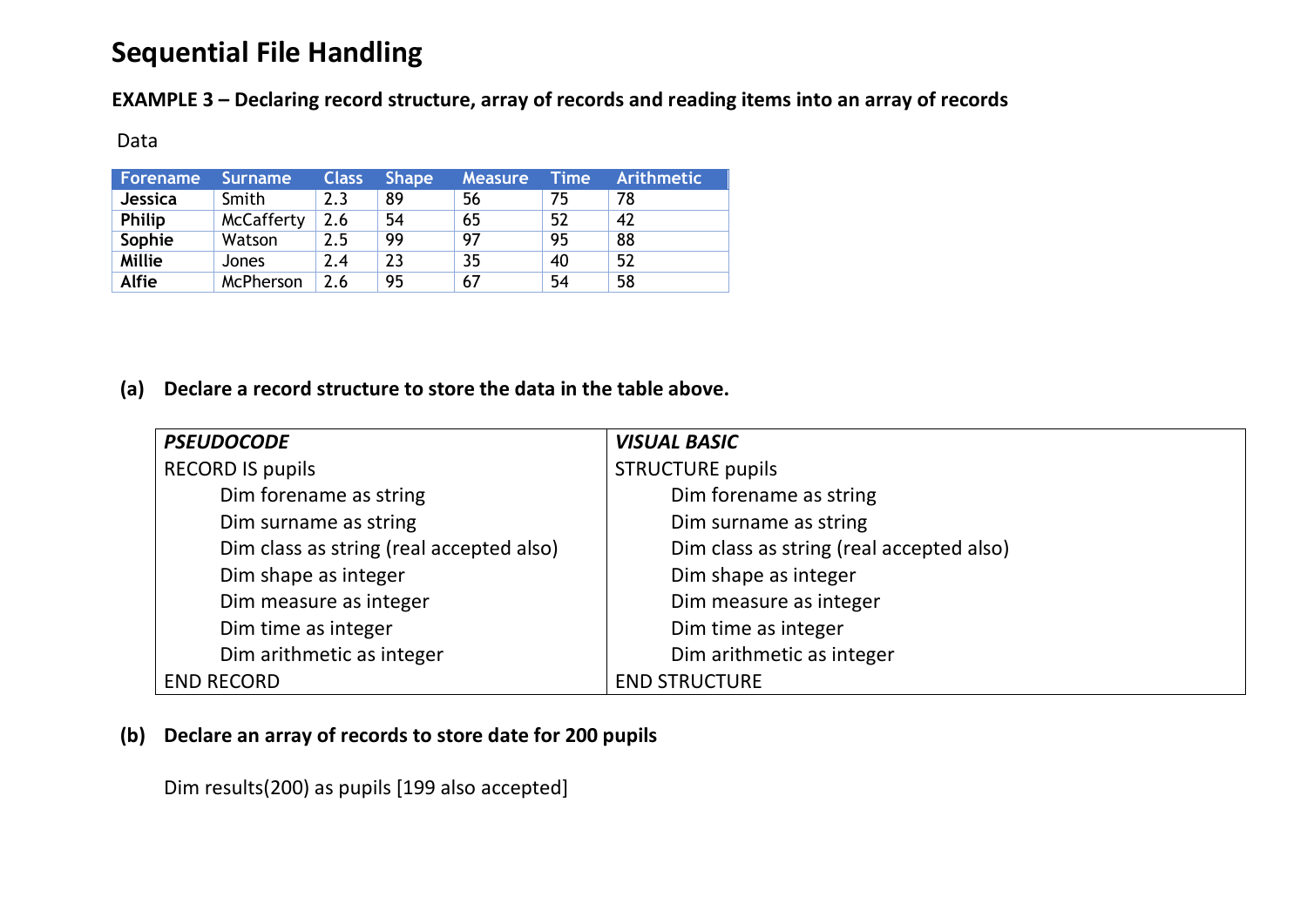**(c) The data file is named pupils.txt. Using a programming language of your choice, write code that will read the data in from file and store in the array of records declared in part (b).**

|    | <b>PSEUDOCODE</b>               |          | <b>VISUAL BASIC</b>                      |  |  |
|----|---------------------------------|----------|------------------------------------------|--|--|
|    | 1. Open file pupils.txt         |          | 1. Filename = "pupils.txt"               |  |  |
|    | 2. For index = $0$ to 199       |          | 2. Fileopen(1, filename, openmode.input) |  |  |
| 3. | Input results(index).forename   |          | 3. For index = $0$ to 199                |  |  |
| 4. | Input results(index).surname    | 4.       | Input(1, results(index).forename)        |  |  |
| 5. | Input results(index).class      | 5.       | Input(1, results(index).surname)         |  |  |
| 6. | Input results(index).shape      | 6.       | Input(1, results(index).class)           |  |  |
| 7. | Input results(index).measure    | 7.       | Input(1, results(index).shape)           |  |  |
| 8. | Input results(index).time       | 8.       | Input(1, results(index).measure)         |  |  |
| 9. | Input results(index).arithmetic | 9.       | Input(1, results(index).time)            |  |  |
|    | 10. Next                        | 10.      | Input(1, results(index).arithmetic)      |  |  |
|    | 11. Close file                  | 11. Next |                                          |  |  |
|    |                                 |          | 12. Fileclose(1)                         |  |  |
|    |                                 |          |                                          |  |  |